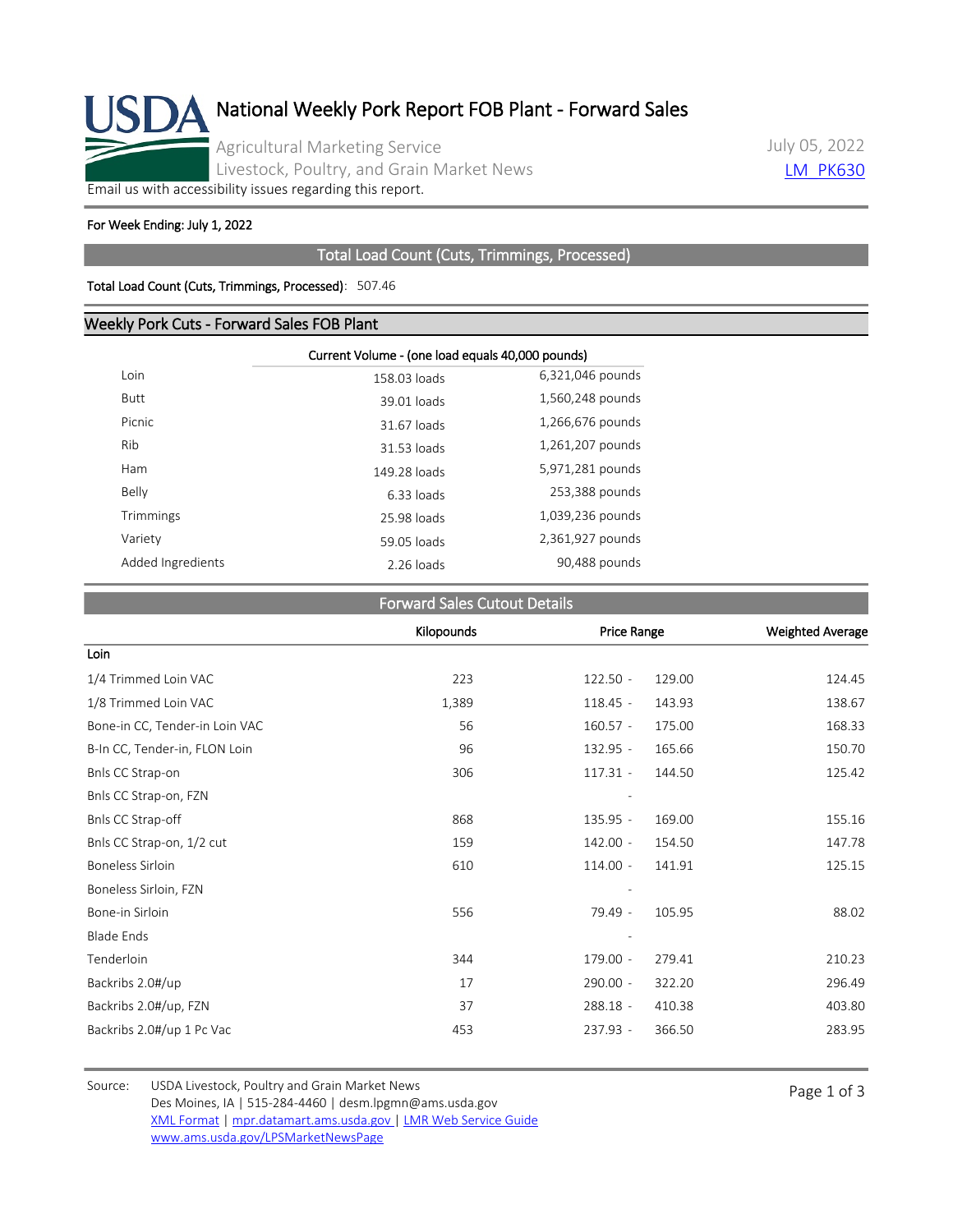# National Weekly Pork Report FOB Plant - Forward Sales

Agricultural Marketing Service Livestock, Poultry, and Grain Market News July 05, 2022 **[LM\\_PK630](https://mpr.datamart.ams.usda.gov/ws/report/v1/pork/LM_PK630?filter=%7B%22filters%22:%5B%7B%22fieldName%22:%22Report%20date%22,%22operatorType%22:%22EQUAL%22,%22values%22:%5B%227/5/2022%22%5D%7D%5D%7D)** 

[Email us with accessibility issues regarding this report.](mailto:mpr.lpgmn@ams.usda.gov?subject=508%20Issue)

| Loin                               |       |            |        |        |
|------------------------------------|-------|------------|--------|--------|
| Backribs 2.0#/up 1 Pc Vac, FZN     | 778   | $222.00 -$ | 387.75 | 250.46 |
| Riblets                            |       |            |        |        |
| Riblets, FZN                       | 119   | $113.25 -$ | 118.38 | 113.62 |
| <b>Butt</b>                        |       |            |        |        |
| 1/4 Trim Butt VAC                  | 712   | $122.00 -$ | 190.17 | 154.57 |
| 1/8 Trim Butt Vac                  |       |            |        |        |
| 1/4 Trim Steak Ready Butt Vac      |       |            |        |        |
| 1/4 Trim Steak Ready Butt 1 Pc Vac |       |            |        |        |
| 1/8 Trim Steak Ready Butt Vac      | 102   | 136.82 -   | 197.02 | 166.60 |
| 1/8 Trim Steak Ready Butt 1 Pc Vac | 328   | 179.95 -   | 201.66 | 192.52 |
| 1/4 Trim Bnls Butt VAC             | 144   | $157.69 -$ | 214.25 | 189.85 |
| 1/4 Trim Bnls Butt VAC, FZN        | 51    | $145.00 -$ | 147.66 | 146.57 |
| Picnic                             |       |            |        |        |
| SS Smoker Trim Picnic VAC          | 50    | $81.00 -$  | 84.00  | 82.44  |
| SS Smoker Trim Picnic 1 Pc Vac     | 31    | $96.20 -$  | 100.14 | 97.84  |
| Picnic Cushion Meat Vac            | 108   | $100.14 -$ | 137.78 | 127.67 |
| Picnic Cushion Meat Vac, FZN       |       |            |        |        |
| Picnic Cushion Meat Combo          | 352   | $124.50 -$ | 138.02 | 126.23 |
| Sparerib                           |       |            |        |        |
| Trmd Sparerib - LGT                | 106   | 179.97 -   | 219.85 | 186.41 |
| Trmd Sparerib - LGT, FZN           |       |            |        |        |
| Trmd Sparerib - LGT, 1 PC VAC      |       |            |        |        |
| Trmd Sparerib - MED                | 312   | $175.00 -$ | 216.54 | 177.74 |
| St Louis Spareribs, VAC            | 37    | 273.00 -   | 345.18 | 290.58 |
| St Louis Spareribs, VAC, FZN       | 167   | $275.10 -$ | 356.00 | 295.09 |
| St Louis Spareribs, POLY           |       |            |        |        |
| St Louis Spareribs, POLY, FZN      | 143   | 295.70 -   | 418.50 | 375.79 |
| BBQ Style Spareribs, VAC           | 39    | $211.95 -$ | 244.66 | 218.36 |
| Ham                                |       |            |        |        |
| 23-27# Trmd Selected Ham           | 1,689 | $88.00 -$  | 111.43 | 96.62  |
| Roll Out Ham                       |       |            |        |        |
| Insides                            | 74    | $140.60 -$ | 170.63 | 145.73 |
| Outsides                           | 84    | 140.60 -   | 170.63 | 145.49 |
| Inner Shank                        |       |            |        |        |
| Outer Shank                        |       |            |        |        |

Source: USDA Livestock, Poultry and Grain Market News<br>
Page 2 of 3 Des Moines, IA | 515-284-4460 | desm.lpgmn@ams.usda.gov [XML Format](https://mpr.datamart.ams.usda.gov/ws/report/v1/pork/LM_PK630?filter=%7B%22filters%22:%5B%7B%22fieldName%22:%22Report%20date%22,%22operatorType%22:%22EQUAL%22,%22values%22:%5B%227/5/2022%22%5D%7D%5D%7D) | [mpr.datamart.ams.usda.gov](https://mpr.datamart.ams.usda.gov/) | [LMR Web Service Guide](https://www.marketnews.usda.gov/mnp/assets/ls/USDA-LMR-WebService-Client-User-Guide-v1_prod.pdf) [www.ams.usda.gov/LPSMarketNewsPage](https://www.ams.usda.gov/LPSMarketNewsPage)